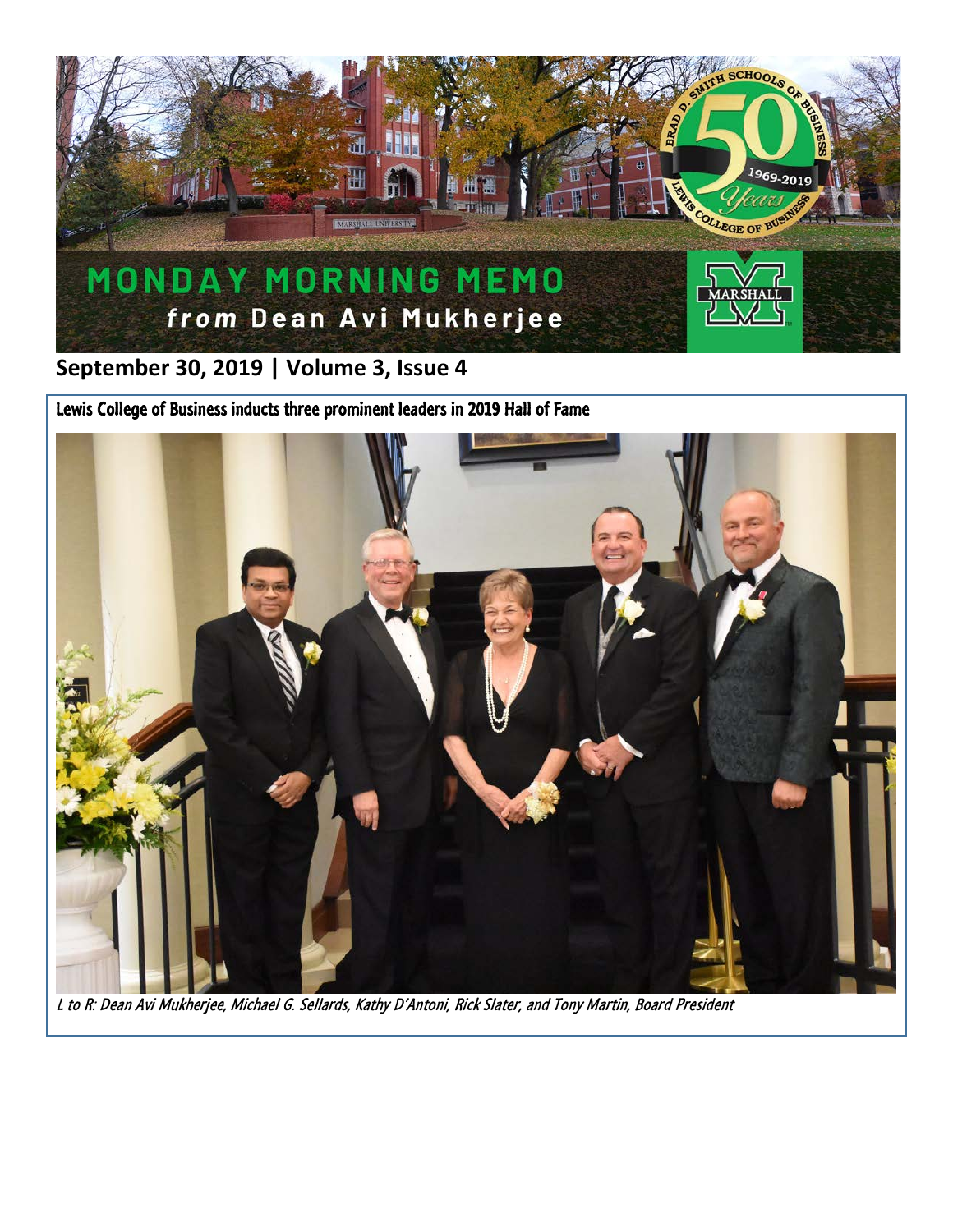

Marshall University's Lewis College of Business and its Executive Advisory Board welcomed three prominent leaders into its Hall of Fame on September 27. The 2019 Hall of Fame inductees are Dr. Kathy D'Antoni, Michael G. Sellards and Rick Slater. They were honored during the 24th annual induction ceremony at the Brad D. Smith Foundation Hall. More than 200 guests joined us to celebrate our biggest night. Commodore Tony Martin, President of the Lewis College of Business Executive Advisory Board, served as the Master of Ceremony. The event included a VIP Reception, recognition of special guests, description of the Business Hall of Fame award, toast to Hall of Fame inductees, and video presentations on the inductees. Acceptance speeches from the inductees were followed by remarks by Provost Jaime Taylor (on behalf of President Gilbert) and Dean Avi Mukherjee.

Dr. Kathy D'Antoni was appointed the assistant state superintendent of schools with the West Virginia Department of Education, Division of Technical and Adult Education in 2010. In 2012, she was appointed the associate state superintendent. She is the former vice chancellor of the West Virginia Council for Community and Technical College Education. In 2019, D'Antoni partnered with the Lewis College of Business and the iCenter to bring innovation and entrepreneurship to the Simulated Workplace programs. The students in the Simulated Workplace will participate in an iCenter pilot program that teaches them how to apply design thinking and the business model canvas to innovate high-impact businesses, which solve grand challenges facing the students' towns and communities.

Michael G. Sellards served as the president and CEO of St. Mary's Medical Center in Huntington for nearly two decades, which was a time of tremendous growth for the hospital. He was also CEO of Pallottine Health System from 2010 through 2019. Sellards played a key leadership role in helping St. Mary's become part of the Mountain Health Network, which ranks among the largest hospital systems and private employers in the state of West Virginia. Sellards joined the Marshall University Board of Governors in 2008 and served as chairman of the board from 2014 through 2016.

Rick Slater, a noted CPA, is a corporate consultant and managing principal of Kaufman Rossin's Services & Growth. He spent 16 years as a managing partner and member of the management team of a top 20 national firm, and he has 30 years of tax and business consulting experience. Slater has served in strategic advisory capacities for numerous clients involved in mergers and acquisitions, capital structuring, tax restructuring plans, business incentives and grants, public/private development plans, and state and local taxation. He has also worked with many companies in entity selection, raising capital, and research and development spending in the area of health sciences and state taxation. Slater serves on the Marshall University Foundation Board of Trustees and the Lewis College of Business Executive Advisory Board, of which he previously was president.

Starting in 1995, 109 outstanding business leaders have been inducted in the Lewis College of Business Hall of Fame.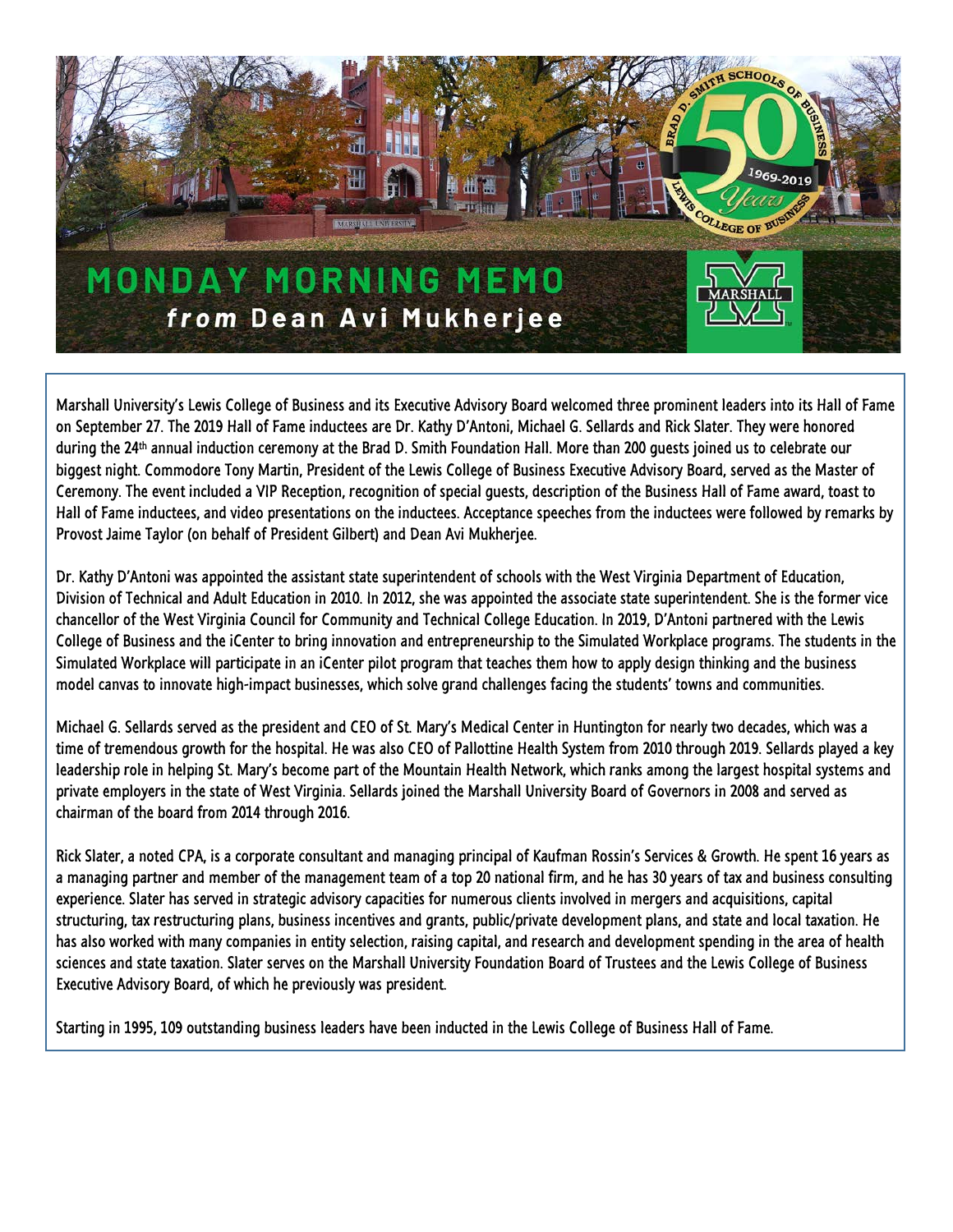

### **i**Center Associate Director

Tricia Ball, Director of Marketing at the Appalachian Transportation Institute (ATI) and Center for Business and Economic Research (CBER), has joined the Lewis College of Business Center for Entrepreneurship and Business Innovation (*i*Center) as its Associate Director of Operations. Tricia completed her BS in Journalism from WVU and her M.Ed. in Student Personnel in Higher Education from the University of Florida. Tricia has worked with Account Manager of Client Services and Brand Ambassador/Sales Trainer with IMG LIVE. As Director of Marketing at ATI and CBER, Tricia has served as the principal investigator on the West Virginia Bridge Design & Build Contest project, where she organized a statewide contest open to all middle school and high school students, and increased the number of teams participating by 86% from 2017 to 2018 and by an additional 49% from 2018 to 2019. She also served as the principal investigator on the Wayne County Economic Development Authority (WCEDA) Strategic Plan, which included workshop facilitation, online survey creation and implementation, data analysis, and action plan development.

### Appalachian Regional Commission Announces Appalachian Leadership Institute Fellows for 2019–2020

Tricia Ball, Associate Director of the Center for Entrepreneurship and Business Innovation (iCenter), has been selected to join the inaugural class of Appalachian Leadership Institute Fellows offered by the Appalachian Leadership Commission. Appalachian Leadership Institute Fellows were chosen via a competitive application process. ARC received 180 applications for the 2019–2020 Appalachian Leadership Institute class and chose 40 Fellows representing a variety of disciplines and backgrounds from 13 Appalachian States (just 3 from WV), resulting in an acceptance rate of 22 percent.

The Appalachian Regional Commission [\(www.arc.gov\)](https://linkprotect.cudasvc.com/url?a=https%3a%2f%2farc.us12.list-manage.com%2ftrack%2fclick%3fu%3d9bfa82f6fd59f9f14e40259c1%26id%3d2264421d58%26e%3db7b09babe5&c=E,1,ufSOwueQcW88ABcuqrzmfUmH5BesANEdhs3xszsfQR__Oj8zFKQQVbOIkODEzAsMejEHG1CdUBong_6lrTD5eMYCTd8j2mpHxYuAOqzD24zT5ky_Xw,,&typo=1) is an economic development agency of the federal government and 13 state governments focusing on 420 counties across the Appalachian Region. ARC's mission is to innovate, partner, and invest to build community capacity and strengthen economic growth in Appalachia to help the Region achieve socioeconomic parity with the nation. The Appalachian Leadership Institute is a comprehensive regional leadership training program developed by the Appalachian Regional Commission in partnership with the University of Tennessee, Knoxville; The Howard H. Baker Center for Public Policy; Tuskegee University; and Collective Impact. More information about the Appalachian Leadership Institute is available at [www.arc.gov/leadershipinstitute.](https://linkprotect.cudasvc.com/url?a=https%3a%2f%2farc.us12.list-manage.com%2ftrack%2fclick%3fu%3d9bfa82f6fd59f9f14e40259c1%26id%3dd7110db373%26e%3db7b09babe5&c=E,1,Qn5g2VcjqpH3E6B4TRMNuvfOeGnEHsMtGhtyIyTwUVUatRiIwalRQpsHF5R2gWCGheVjO4kWgOo0JKH8-pYNqyXaqF19Sl3WlfyRhuPKL8WK7Hcu9g,,&typo=1)

Each Fellow will participate in an extensive nine-month program focusing on skill-building seminars, best practice reviews, field visits, mentoring, and networking. The curriculum will be anchored by six multi-day seminars around the region, followed by a capstone graduation in Washington, DC. As part of the Appalachian Leadership Institute, participating Fellows will learn how to: design effective economic development project proposals; integrate community assets into long-lasting economic development strategies; identify resources available to spur economic development; locate and access investment capital from a variety of public and private sources; prepare competitive applications for public grant opportunities; and use expanded leadership skills to create strong coalition.

Upon completion of the program, Appalachian Leadership Institute Fellows will automatically become part of the Appalachian Leadership Institute Network, a peer-to-peer working group committed to Appalachia's future.